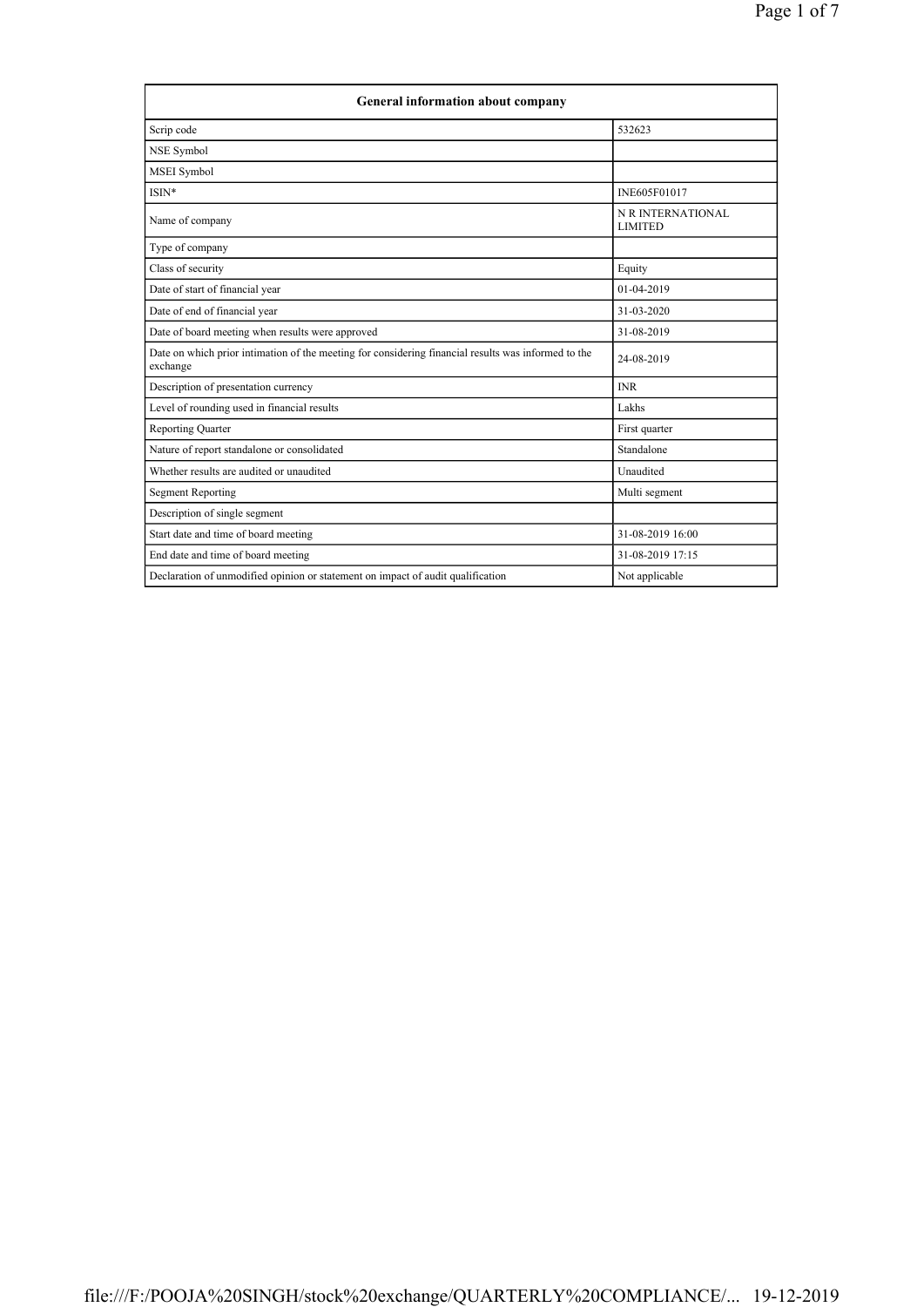| <b>Financial Results - Ind-AS</b> |                                                                                                                                                                                               |                                          |                                                               |
|-----------------------------------|-----------------------------------------------------------------------------------------------------------------------------------------------------------------------------------------------|------------------------------------------|---------------------------------------------------------------|
|                                   | <b>Particulars</b>                                                                                                                                                                            | 3 months/ 6 months ended<br>(dd-mm-yyyy) | Year to date figures for current period<br>ended (dd-mm-yyyy) |
| А                                 | Date of start of reporting period                                                                                                                                                             | 01-04-2019                               | 01-04-2019                                                    |
| B                                 | Date of end of reporting period                                                                                                                                                               | 30-06-2019                               | 30-06-2019                                                    |
| $\mathcal{C}$                     | Whether results are audited or unaudited                                                                                                                                                      | Unaudited                                | Unaudited                                                     |
| D                                 | Nature of report standalone or consolidated                                                                                                                                                   | Standalone                               | Standalone                                                    |
| Part<br>Т                         | Blue color marked fields are non-mandatory. For Consolidated Results, if the company has no figures for 3 months / 6<br>months ended, in such case zero shall be inserted in the said column. |                                          |                                                               |
| $\mathbf{1}$                      | Income                                                                                                                                                                                        |                                          |                                                               |
|                                   | Revenue from operations                                                                                                                                                                       | $\boldsymbol{0}$                         | $\boldsymbol{0}$                                              |
|                                   | Other income                                                                                                                                                                                  | $\mathbf{0}$                             | $\mathbf{0}$                                                  |
|                                   | <b>Total income</b>                                                                                                                                                                           | $\bf{0}$                                 | $\bf{0}$                                                      |
| $\mathbf{2}$                      | <b>Expenses</b>                                                                                                                                                                               |                                          |                                                               |
| (a)                               | Cost of materials consumed                                                                                                                                                                    | $\boldsymbol{0}$                         | $\mathbf{0}$                                                  |
| (b)                               | Purchases of stock-in-trade                                                                                                                                                                   | $\overline{0}$                           | $\boldsymbol{0}$                                              |
| (c)                               | Changes in inventories of finished goods, work-in-<br>progress and stock-in-trade                                                                                                             | $\theta$                                 | $\mathbf{0}$                                                  |
| (d)                               | Employee benefit expense                                                                                                                                                                      | 3.38                                     | 3.38                                                          |
| (e)                               | Finance costs                                                                                                                                                                                 | $\mathbf{0}$                             | $\mathbf{0}$                                                  |
| (f)                               | Depreciation, depletion and amortisation expense                                                                                                                                              | $\overline{0}$                           | $\mathbf{0}$                                                  |
| (f)                               | <b>Other Expenses</b>                                                                                                                                                                         |                                          |                                                               |
| $\mathbf{1}$                      | <b>OTHER EXPENSES</b>                                                                                                                                                                         | 1.48                                     | 1.48                                                          |
| 10                                |                                                                                                                                                                                               |                                          |                                                               |
|                                   | <b>Total other expenses</b>                                                                                                                                                                   | 1.48                                     | 1.48                                                          |
|                                   | <b>Total expenses</b>                                                                                                                                                                         | 4.86                                     | 4.86                                                          |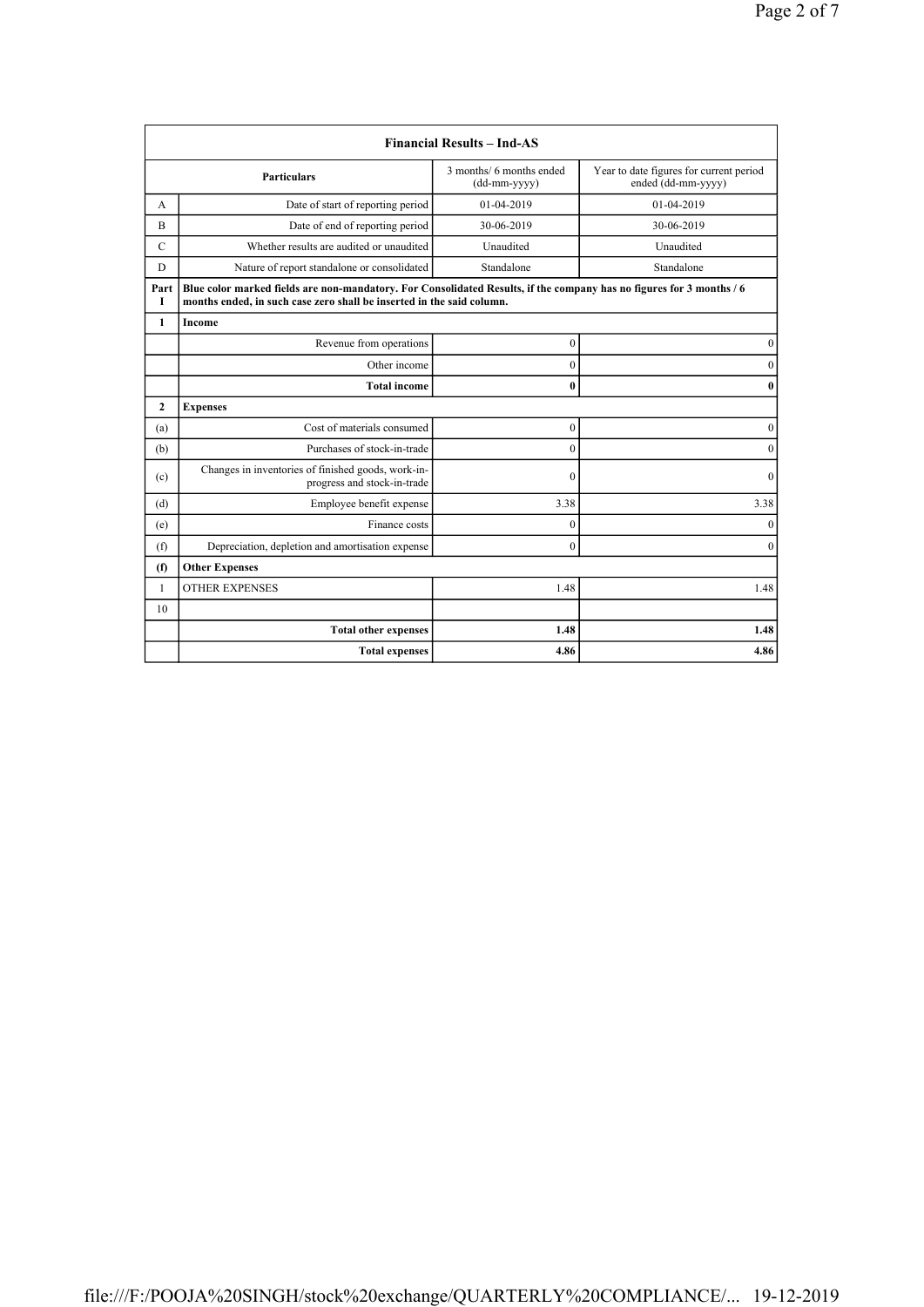|                                                                                                    | <b>Financial Results - Ind-AS</b>                                                                                                                                                             |                                          |                                                               |  |
|----------------------------------------------------------------------------------------------------|-----------------------------------------------------------------------------------------------------------------------------------------------------------------------------------------------|------------------------------------------|---------------------------------------------------------------|--|
|                                                                                                    | <b>Particulars</b>                                                                                                                                                                            | 3 months/ 6 months ended<br>(dd-mm-yyyy) | Year to date figures for current<br>period ended (dd-mm-yyyy) |  |
| A                                                                                                  | Date of start of reporting period                                                                                                                                                             | $01-04-2019$                             | 01-04-2019                                                    |  |
| B                                                                                                  | Date of end of reporting period                                                                                                                                                               | 30-06-2019                               | 30-06-2019                                                    |  |
| Whether results are audited or unaudited<br>$\mathcal{C}$                                          |                                                                                                                                                                                               | Unaudited                                | Unaudited                                                     |  |
| D                                                                                                  | Nature of report standalone or consolidated                                                                                                                                                   | Standalone                               | Standalone                                                    |  |
| Part<br>Т                                                                                          | Blue color marked fields are non-mandatory. For Consolidated Results, if the company has no figures for 3 months / 6<br>months ended, in such case zero shall be inserted in the said column. |                                          |                                                               |  |
| 3                                                                                                  | Total profit before exceptional items and tax                                                                                                                                                 | $-4.86$                                  | $-4.86$                                                       |  |
| 4                                                                                                  | Exceptional items                                                                                                                                                                             | $\theta$                                 | 0                                                             |  |
| 5                                                                                                  | Total profit before tax                                                                                                                                                                       | $-4.86$                                  | $-4.86$                                                       |  |
| 7                                                                                                  | <b>Tax expense</b>                                                                                                                                                                            |                                          |                                                               |  |
| 8                                                                                                  | Current tax                                                                                                                                                                                   | $\mathbf{0}$                             | 0                                                             |  |
| 9                                                                                                  | Deferred tax                                                                                                                                                                                  | $\mathbf{0}$                             | $\theta$                                                      |  |
| 10                                                                                                 | <b>Total tax expenses</b>                                                                                                                                                                     | $\theta$                                 | $\mathbf{0}$                                                  |  |
| 11                                                                                                 | Net movement in regulatory deferral account balances related to<br>profit or loss and the related deferred tax movement                                                                       | $\theta$                                 | $\mathbf{0}$                                                  |  |
| 14                                                                                                 | Net Profit Loss for the period from continuing operations                                                                                                                                     | $-4.86$                                  | $-4.86$                                                       |  |
| 15                                                                                                 | Profit (loss) from discontinued operations before tax                                                                                                                                         | $\theta$                                 | $\theta$                                                      |  |
| 16                                                                                                 | Tax expense of discontinued operations                                                                                                                                                        | $\theta$                                 | $\mathbf{0}$                                                  |  |
| 17                                                                                                 | Net profit (loss) from discontinued operation after tax                                                                                                                                       | $\theta$                                 | $\theta$                                                      |  |
| Share of profit (loss) of associates and joint ventures accounted<br>19<br>for using equity method |                                                                                                                                                                                               | $\Omega$                                 | $\theta$                                                      |  |
| 21                                                                                                 | Total profit (loss) for period                                                                                                                                                                | $-4.86$                                  | $-4.86$                                                       |  |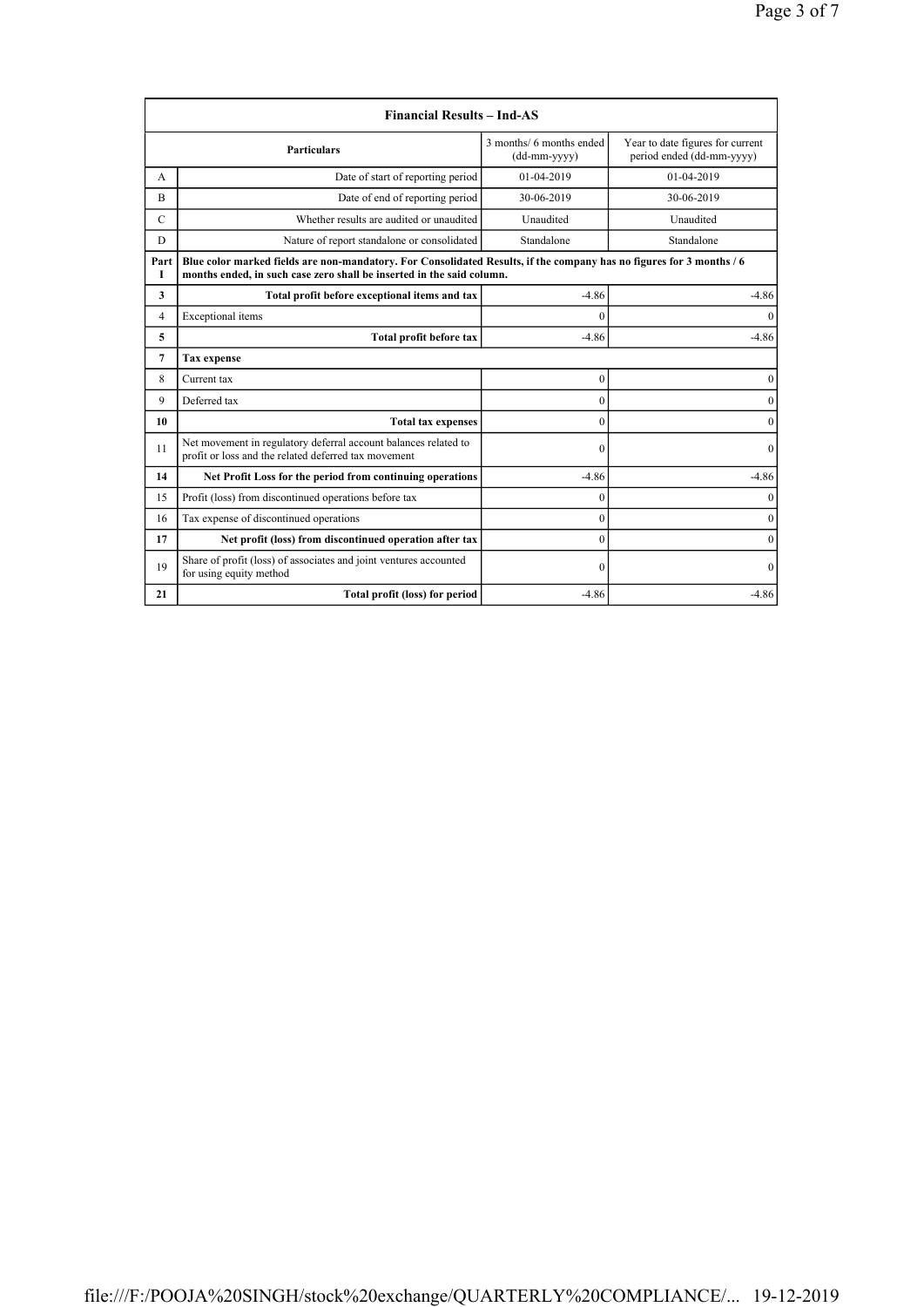|                | <b>Financial Results – Ind-AS</b>                                               |                                          |                                                               |  |
|----------------|---------------------------------------------------------------------------------|------------------------------------------|---------------------------------------------------------------|--|
|                | <b>Particulars</b>                                                              | 3 months/ 6 month ended (dd-<br>mm-yyyy) | Year to date figures for current period<br>ended (dd-mm-yyyy) |  |
| А              | Date of start of reporting period                                               | $01-04-2019$                             | $01-04-2019$                                                  |  |
| B              | Date of end of reporting period                                                 | 30-06-2019                               | 30-06-2019                                                    |  |
| Ċ              | Whether results are audited or unaudited                                        | Unaudited                                | Unaudited                                                     |  |
| D              | Nature of report standalone or consolidated                                     | Standalone                               | Standalone                                                    |  |
|                | Other comprehensive income [Abstract]                                           |                                          |                                                               |  |
| 1              | Amount of items that will not be reclassified to profit and loss                |                                          |                                                               |  |
|                | Total Amount of items that will not be reclassified to<br>profit and loss       |                                          |                                                               |  |
| $\overline{2}$ | Income tax relating to items that will not be<br>reclassified to profit or loss | $\theta$                                 | $\Omega$                                                      |  |
| 3              | Amount of items that will be reclassified to profit and loss                    |                                          |                                                               |  |
|                | Total Amount of items that will be reclassified to<br>profit and loss           |                                          |                                                               |  |
| $\overline{4}$ | Income tax relating to items that will be reclassified<br>to profit or loss     | $\boldsymbol{0}$                         | $\mathbf{0}$                                                  |  |
| 5              | <b>Total Other comprehensive income</b>                                         | $\mathbf{0}$                             | $\mathbf{0}$                                                  |  |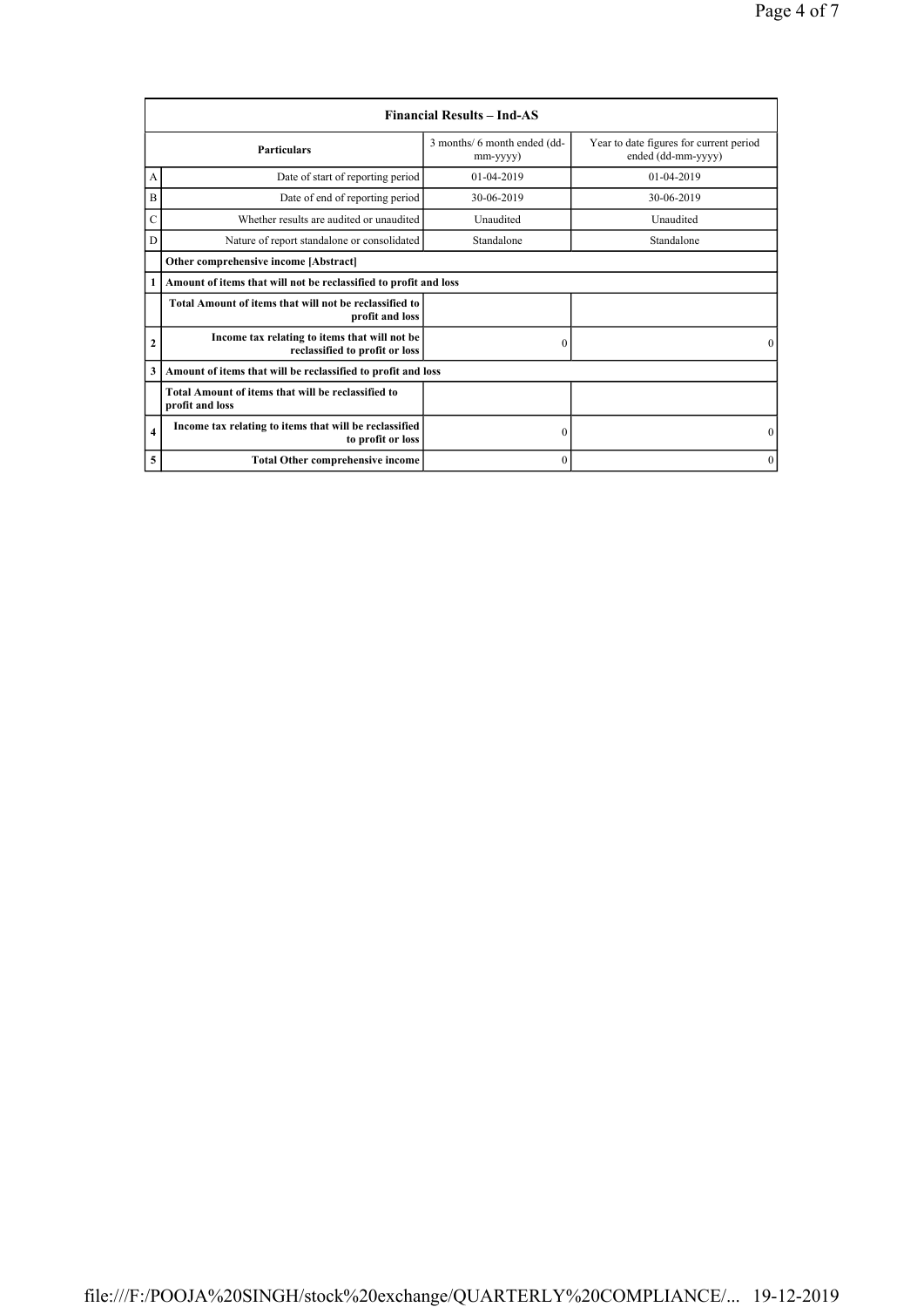|               | <b>Financial Results - Ind-AS</b>                                                                                                                                                             |                                          |                                                               |  |
|---------------|-----------------------------------------------------------------------------------------------------------------------------------------------------------------------------------------------|------------------------------------------|---------------------------------------------------------------|--|
|               | <b>Particulars</b>                                                                                                                                                                            | 3 months/ 6 months ended<br>(dd-mm-yyyy) | Year to date figures for current<br>period ended (dd-mm-yyyy) |  |
| А             | Date of start of reporting period                                                                                                                                                             | 01-04-2019                               | 01-04-2019                                                    |  |
| B             | Date of end of reporting period                                                                                                                                                               | 30-06-2019                               | 30-06-2019                                                    |  |
| $\mathcal{C}$ | Whether results are audited or unaudited                                                                                                                                                      | Unaudited                                | Unaudited                                                     |  |
| D             | Nature of report standalone or consolidated                                                                                                                                                   | Standalone                               | Standalone                                                    |  |
| Part<br>I     | Blue color marked fields are non-mandatory. For Consolidated Results, if the company has no figures for 3 months / 6<br>months ended, in such case zero shall be inserted in the said column. |                                          |                                                               |  |
| 23            | <b>Total Comprehensive Income for the period</b>                                                                                                                                              | $-4.86$                                  | $-4.86$                                                       |  |
| 24            | Total profit or loss, attributable to                                                                                                                                                         |                                          |                                                               |  |
|               | Profit or loss, attributable to owners of parent                                                                                                                                              |                                          |                                                               |  |
|               | Total profit or loss, attributable to non-controlling interests                                                                                                                               |                                          |                                                               |  |
| 25            | Total Comprehensive income for the period attributable to                                                                                                                                     |                                          |                                                               |  |
|               | Comprehensive income for the period attributable to owners<br>of parent                                                                                                                       | $\theta$                                 | $\boldsymbol{0}$                                              |  |
|               | Total comprehensive income for the period attributable to<br>owners of parent non-controlling interests                                                                                       | $\mathbf{0}$                             | $\theta$                                                      |  |
| 26            | Details of equity share capital                                                                                                                                                               |                                          |                                                               |  |
|               | Paid-up equity share capital                                                                                                                                                                  | 1067.44                                  | 1067.44                                                       |  |
|               | Face value of equity share capital                                                                                                                                                            | 10                                       | 10                                                            |  |
| 27            | <b>Details of debt securities</b>                                                                                                                                                             |                                          |                                                               |  |
| 28            | Reserves excluding revaluation reserve                                                                                                                                                        |                                          |                                                               |  |
| 29            | <b>Earnings per share</b>                                                                                                                                                                     |                                          |                                                               |  |
| i             | Earnings per equity share for continuing operations                                                                                                                                           |                                          |                                                               |  |
|               | Basic earnings (loss) per share from continuing operations                                                                                                                                    | $\mathbf{0}$                             | $\mathbf{0}$                                                  |  |
|               | Diluted earnings (loss) per share from continuing operations                                                                                                                                  | $\overline{0}$                           | $\mathbf{0}$                                                  |  |
| ii            | Earnings per equity share for discontinued operations                                                                                                                                         |                                          |                                                               |  |
|               | Basic earnings (loss) per share from discontinued operations                                                                                                                                  | $\mathbf{0}$                             | $\boldsymbol{0}$                                              |  |
|               | Diluted earnings (loss) per share from discontinued operations                                                                                                                                | $\mathbf{0}$                             | $\mathbf{0}$                                                  |  |
| ii            | <b>Earnings per equity share</b>                                                                                                                                                              |                                          |                                                               |  |
|               | Basic earnings (loss) per share from continuing and<br>discontinued operations                                                                                                                | $\boldsymbol{0}$                         | $\boldsymbol{0}$                                              |  |
|               | Diluted earnings (loss) per share from continuing and<br>discontinued operations                                                                                                              | $\mathbf{0}$                             | $\theta$                                                      |  |
| 30            | Debt equity ratio                                                                                                                                                                             | $\boldsymbol{0}$                         | $\boldsymbol{0}$                                              |  |
| 31            | Debt service coverage ratio                                                                                                                                                                   | $\mathbf{0}$                             | $\mathbf{0}$                                                  |  |
| 32            | Interest service coverage ratio                                                                                                                                                               | $\mathbf{0}$                             | $\mathbf{0}$                                                  |  |
| 33            | Disclosure of notes on financial results                                                                                                                                                      |                                          |                                                               |  |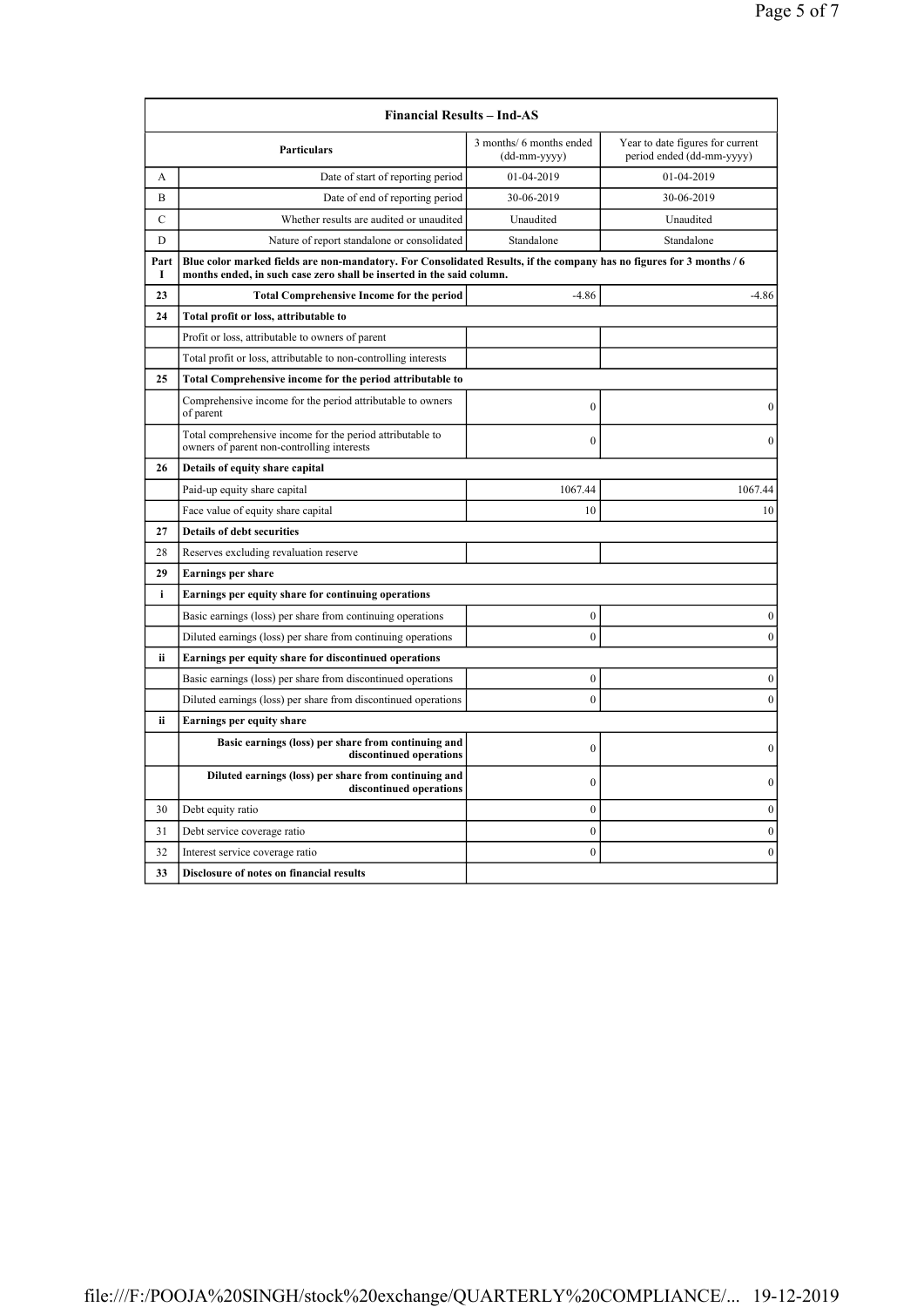| Format for Reporting Segmenet wise Revenue, Results and Capital Employed along with the company results |                                                                        |                                          |                                                               |
|---------------------------------------------------------------------------------------------------------|------------------------------------------------------------------------|------------------------------------------|---------------------------------------------------------------|
|                                                                                                         | <b>Particulars</b>                                                     | 3 months/ 6 month ended (dd-<br>mm-yyyy) | Year to date figures for current period ended<br>(dd-mm-yyyy) |
|                                                                                                         | Date of start of reporting period                                      | 01-04-2019                               | 01-04-2019                                                    |
|                                                                                                         | Date of end of reporting period                                        | 30-06-2019                               | 30-06-2019                                                    |
|                                                                                                         | Whether accounts are audited or unaudited                              | Unaudited                                | Unaudited                                                     |
|                                                                                                         | Nature of report standalone or consolidated                            | Standalone                               | Standalone                                                    |
| 1                                                                                                       | <b>Segment Revenue (Income)</b>                                        |                                          |                                                               |
|                                                                                                         | (net sale/income from each segment should be disclosed)                |                                          |                                                               |
| 1                                                                                                       | HANDLING AND TRANSPORTATION                                            | $\boldsymbol{0}$                         | $\boldsymbol{0}$                                              |
| $\overline{c}$                                                                                          | <b>OTHERS</b>                                                          | $\boldsymbol{0}$                         | $\boldsymbol{0}$                                              |
|                                                                                                         | <b>Total Segment Revenue</b>                                           | $\mathbf{0}$                             | $\boldsymbol{0}$                                              |
|                                                                                                         | Less: Inter segment revenue                                            | $\mathbf{0}$                             | $\boldsymbol{0}$                                              |
|                                                                                                         | <b>Revenue from operations</b>                                         | 0                                        | $\boldsymbol{0}$                                              |
| 2                                                                                                       | <b>Segment Result</b>                                                  |                                          |                                                               |
|                                                                                                         | Profit $(+)$ / Loss $(-)$ before tax and interest from each segment    |                                          |                                                               |
| 1                                                                                                       | HANDLING AND TRANSPORTATION                                            | $-4.86$                                  | $-4.86$                                                       |
| $\overline{c}$                                                                                          | <b>OTHERS</b>                                                          | $\theta$                                 | $\theta$                                                      |
|                                                                                                         | <b>Total Profit before tax</b>                                         | $-4.86$                                  | $-4.86$                                                       |
|                                                                                                         | i. Finance cost                                                        | $\mathbf{0}$                             | $\mathbf{0}$                                                  |
|                                                                                                         | ii. Other Unallocable Expenditure net off<br><b>Unallocable</b> income | $\boldsymbol{0}$                         | $\theta$                                                      |
|                                                                                                         | Profit before tax                                                      | $-4.86$                                  | $-4.86$                                                       |
| 3                                                                                                       | (Segment Asset - Segment Liabilities)                                  |                                          |                                                               |
|                                                                                                         | <b>Segment Asset</b>                                                   |                                          |                                                               |
| 1                                                                                                       | HANDLING AND TRANSPORTATION                                            | 2328                                     | 2328                                                          |
| $\overline{c}$                                                                                          | <b>OTHERS</b>                                                          | $\boldsymbol{0}$                         | $\boldsymbol{0}$                                              |
|                                                                                                         | <b>Total Segment Asset</b>                                             | 2328                                     | 2328                                                          |
|                                                                                                         | <b>Un-allocable Assets</b>                                             | $\mathbf{0}$                             | $\mathbf{0}$                                                  |
|                                                                                                         | <b>Net Segment Asset</b>                                               | 2328                                     | 2328                                                          |
| 4                                                                                                       | <b>Segment Liabilities</b>                                             |                                          |                                                               |
|                                                                                                         | <b>Segment Liabilities</b>                                             |                                          |                                                               |
| 1                                                                                                       | HANDLING AND TRANSPORTATION                                            | 2328                                     | 2328                                                          |
| $\overline{c}$                                                                                          | <b>OTHERS</b>                                                          | $\boldsymbol{0}$                         | $\boldsymbol{0}$                                              |
|                                                                                                         | <b>Total Segment Liabilities</b>                                       | 2328                                     | 2328                                                          |
|                                                                                                         | <b>Un-allocable Liabilities</b>                                        | $\boldsymbol{0}$                         | $\mathbf{0}$                                                  |
|                                                                                                         | <b>Net Segment Liabilities</b>                                         | 2328                                     | 2328                                                          |
|                                                                                                         | Disclosure of notes on segments                                        |                                          |                                                               |